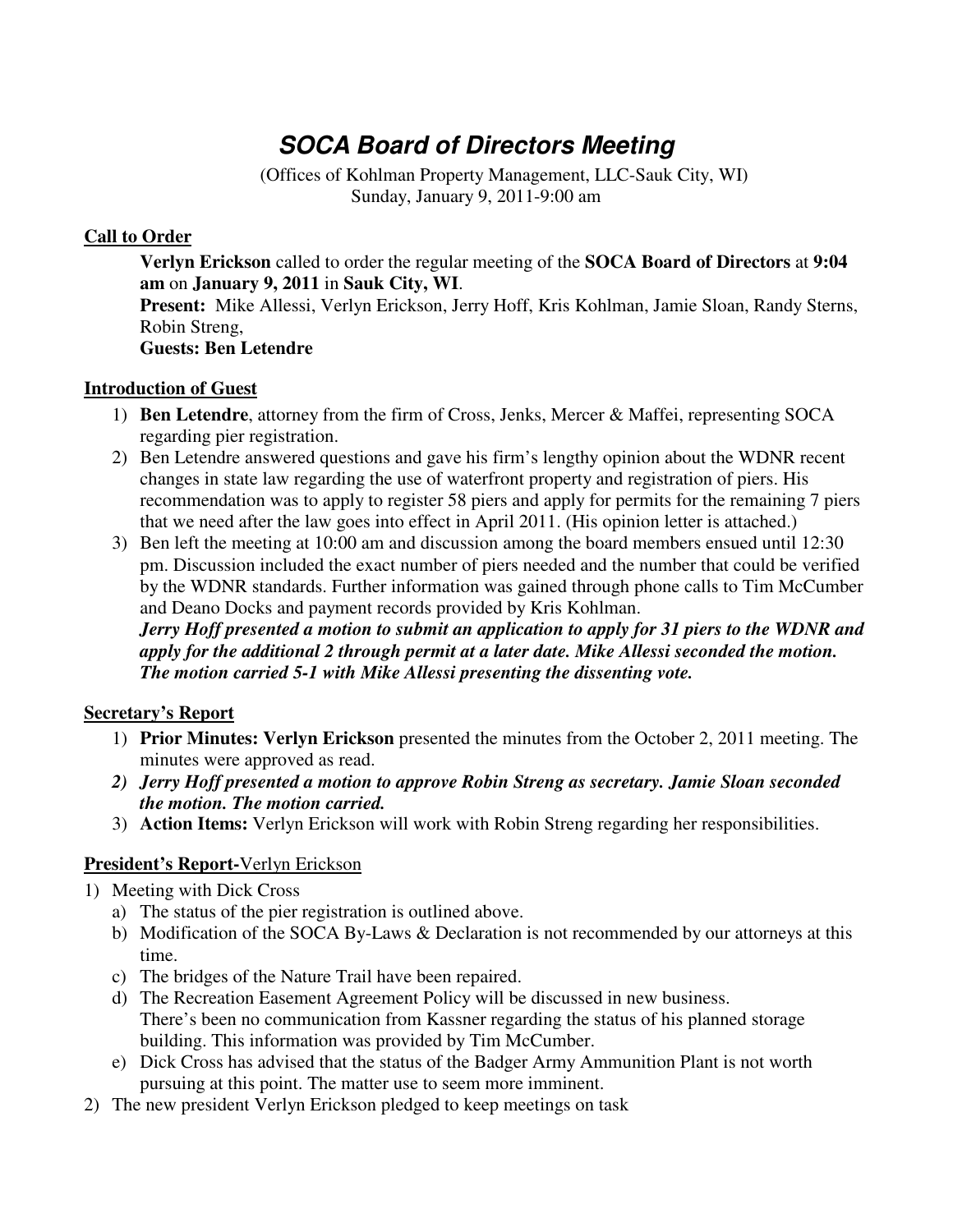- 3) Newsletter
	- a) A SOCA newsletter will be sent after the May board meeting and will also serve as a reminder about Spring Clean-Up. It will be compiled by Jerry Hoff. There was also discussion regarding postage. The board and property manager will continue to encourage electronic communication. However, there are several property owners who are not able to receive electronic communication.
	- b) A President's letter will be sent in the winter of 2011.

# **Treasurer's Report-**Jerry Hoff

- 1) The treasurer's report has a new format in order to better illustrate the budget.
- 2) The current financial status of SOCA is on budget. (see attached budget)
- 3) No late fees will be assessed to SOCA monthly fees that were paid timely, but do not include the \$5 increase.
- 4) WWVC payments are made on the  $15<sup>th</sup>$  of the month. There are a total of 24 payments.

## **Property Manager's Report-**Kris Kohlman

- 1) Kris Kohlman Property management has taken over the contract for snow removal. There was some discussion regarding number/time of day snow should be shoveled during long lasting snowfalls. It was also discussed that the time share managers and individual property owners may have a responsibility to shovel lesser amount in between.
- 2) The fixtures on the spotlights on buildings 8 & 9 are getting old and are being replaced. We also discussed replacing porch lights. These are the responsibility of the owner. The issue here is that it is frequently difficult to find exact matches for the porch lights. The recommendation of the board is for owners to match the existing lights as closely as possible.
- 3) Tree maintenance for Buildings 8 & 9 will be taken care of this spring. If property owners want additional trimming of lake side trees, the same company will do the work. However, a request must be made to Kris by January 17, 2011 and the additional fee will be charged to the property owner.
- 4) The swimming pool maintenance contract currently runs from May 1 to October 31. WWVC counts on the pool being open until Labor Day. After lengthy discussion, the board agreed to close the pool Sunday, September 26, 2011. Since a new heater has been installed, cost savings are not available at this time.

## *Jamie Sloan presented a motion to approve a contract from May 1 to September 30. The \$5500 cost should include the pool company's own liability insurance. Jerry Hoff seconded the motion. The motion carried.*

Kris will send a letter to WWVC to notify them of the change**.** 

- 5) During the spring, the overgrown bushes between 8 & 9 and 5 & 6 will be addressed. The second round of buckthorn removal will be done. Building 3 lighting will be addressed. Center net cords will be added to the tennis courts.
- 6) Action Items-The unattended cars/trailers in the parking lot need to be addressed. The mold on the stairways should be a priority during Spring Clean-Up.

# **Planning Committee-**Jerry Hoff

This item will be removed from the agenda.

### **By-Laws Committee-**Verlyn Erickson

No Report